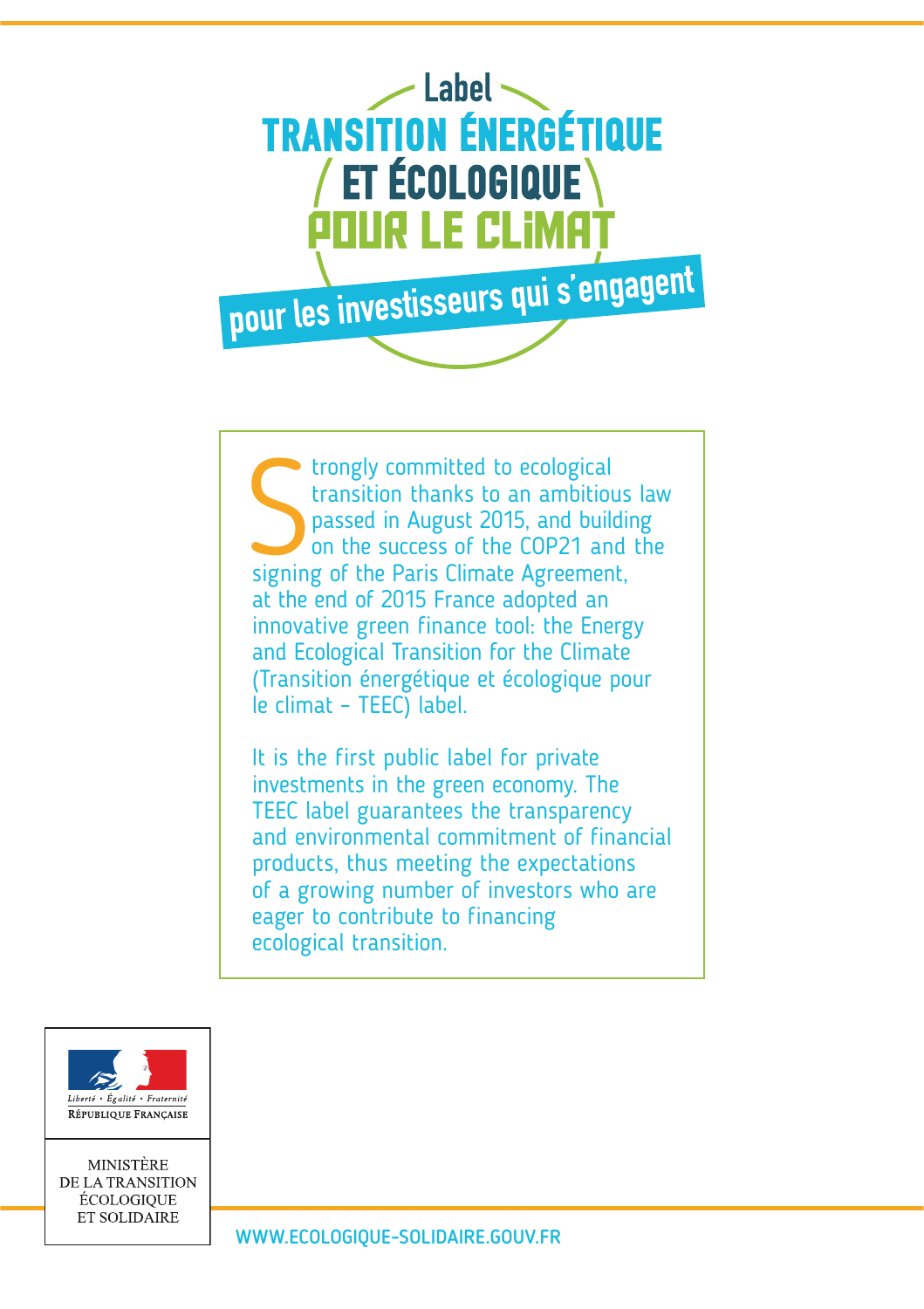## **CONTENTS**

| An ambitious public label<br>for green finance              |  |
|-------------------------------------------------------------|--|
|                                                             |  |
| A wide range of eligible funds                              |  |
| <mark>p.3</mark>                                            |  |
| The TEEC labelling process<br>in practice                   |  |
|                                                             |  |
| Governance that is attentive<br>to market developments      |  |
|                                                             |  |
| 15 investment funds have already<br>received the TEEC label |  |
| $\overline{p}$ . 11                                         |  |
| Find out more                                               |  |
| p.12                                                        |  |
|                                                             |  |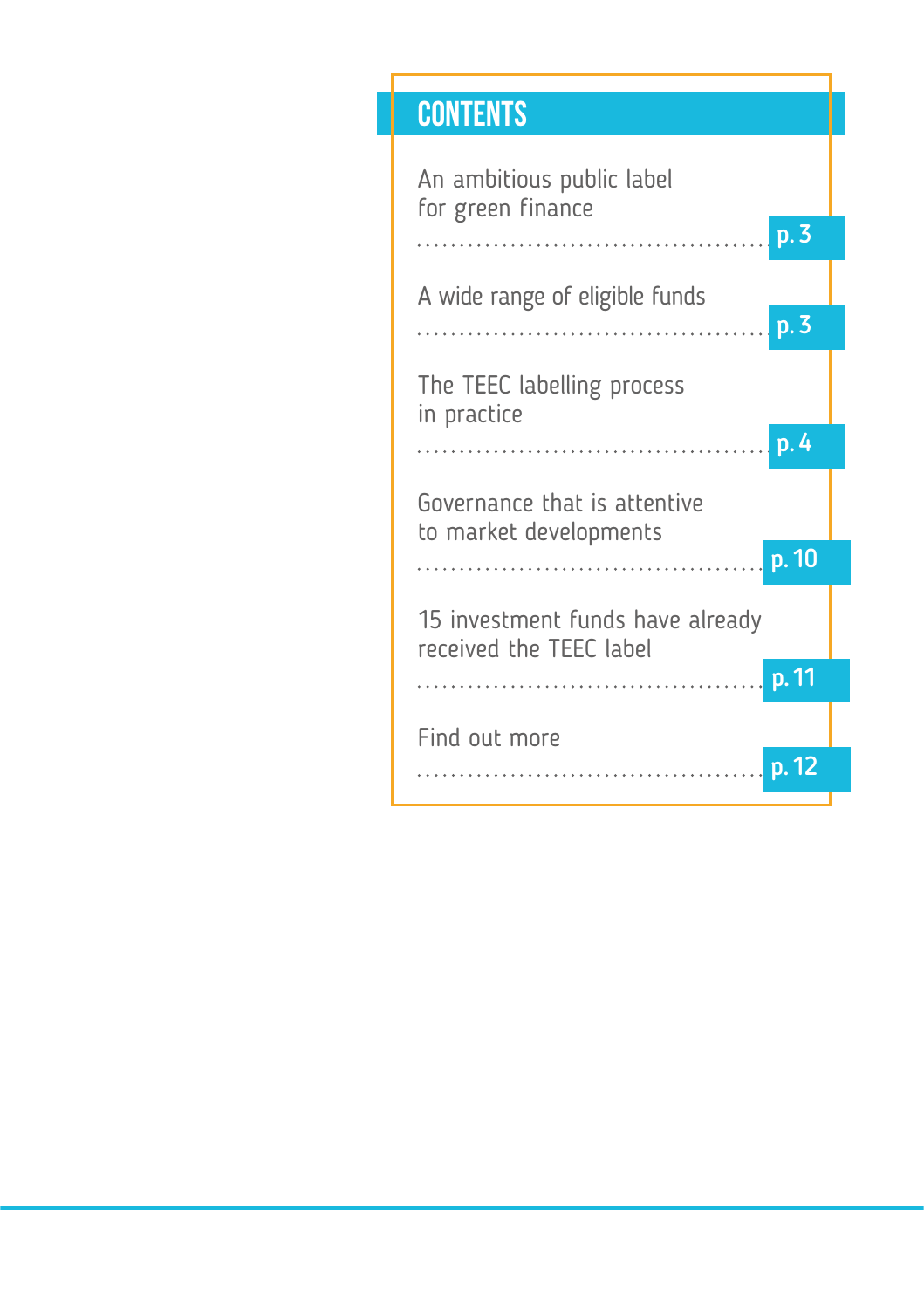## AN AMBITIOUS PUBLIC LABEL FOR GREEN FINANCE

The Energy and Ecological Transition for the Climate (TEEC) label was established by the State in order to ensure that investment funds contribute to financing energy and ecological transition. It is awarded on the basis of stringent specifications and represents a benchmark for investors wishing to participate in financing the green economy.

It complements the large range of financial tools provided for by the law of 17th August 2015 on energy transition for green growth; the TEEC label's objective is to increase

investments benefiting energy and ecological transition and combating climate change, either by promoting existing "green" investment funds or by encouraging the creation of new ones.

An ambitious public label, the TEEC's intention is to be applied to financial funds from other EU countries or non-EU countries.

15 investment funds have already received the TEEC label (see list p. 11) and some institutional investors such as IRCANTEC publicly support it.

## A WIDE RANGE OF ELIGIBLE FUNDS

The TEEC label's targets are a wide range of investment funds dedicated to financing the green economy:

- **n** listed funds: funds falling under Directive 2009/65/EC regarding UCITS;
- n unlisted funds: Alternative Investment Funds (AIFs), private equity and infrastructure creation AIFs; bond funds.

For funds with unlisted assets, the assets of the funds consist of securities that are issued by issuers, or receivables from issuers that are predominantly based in the EU. For listed and bonded equity funds, this geographical restriction is lifted.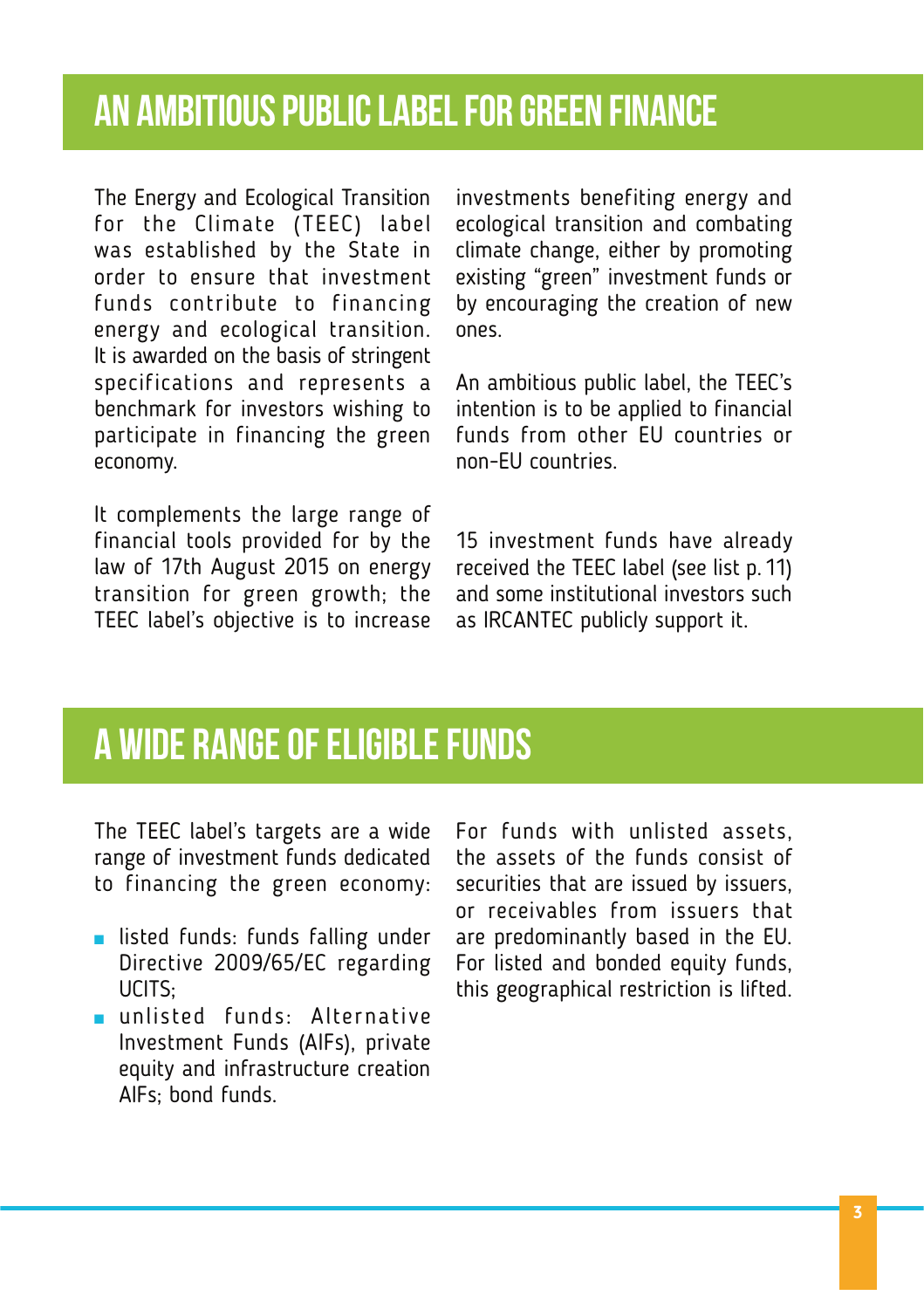## THE TEEC LABELLING PROCESS *in practice*

#### How do you get the label?

Candidate portfolio management companies applying for the TEEC label apply to a certifying body of their choice from among the listed organisations on the Ministry for an Ecological and Solidary Transition website.

The certifying body checks the investment fund's compliance with the label's framework based on the evaluation procedures defined by the control and monitoring guidelines.

It either issues the label or not depending on the fund's compliance with the criteria set out within the framework.

#### *THE BODIES RESPONSIBLE FOR ISSUING THE TEEC LABEL*

Novethic, EY France, and Afnor Certification have been selected to issue the TEEC label.

As of 1<sup>st</sup> October, 2016, the energy and ecological transition for the climate label is open to any structure, provided that it is certified by Cofrac.

#### What are the labelling criteria?

An investment fund must respect four categories of criteria to receive the TEEC label:

 $\sqrt{\ }$  the green portion;

 $\sqrt{2}$  exclusions:

 $\mathcal{Z}_0$  ESG controversies;

 $\overline{\mathcal{A}}$  effective impact on energy and ecological transition.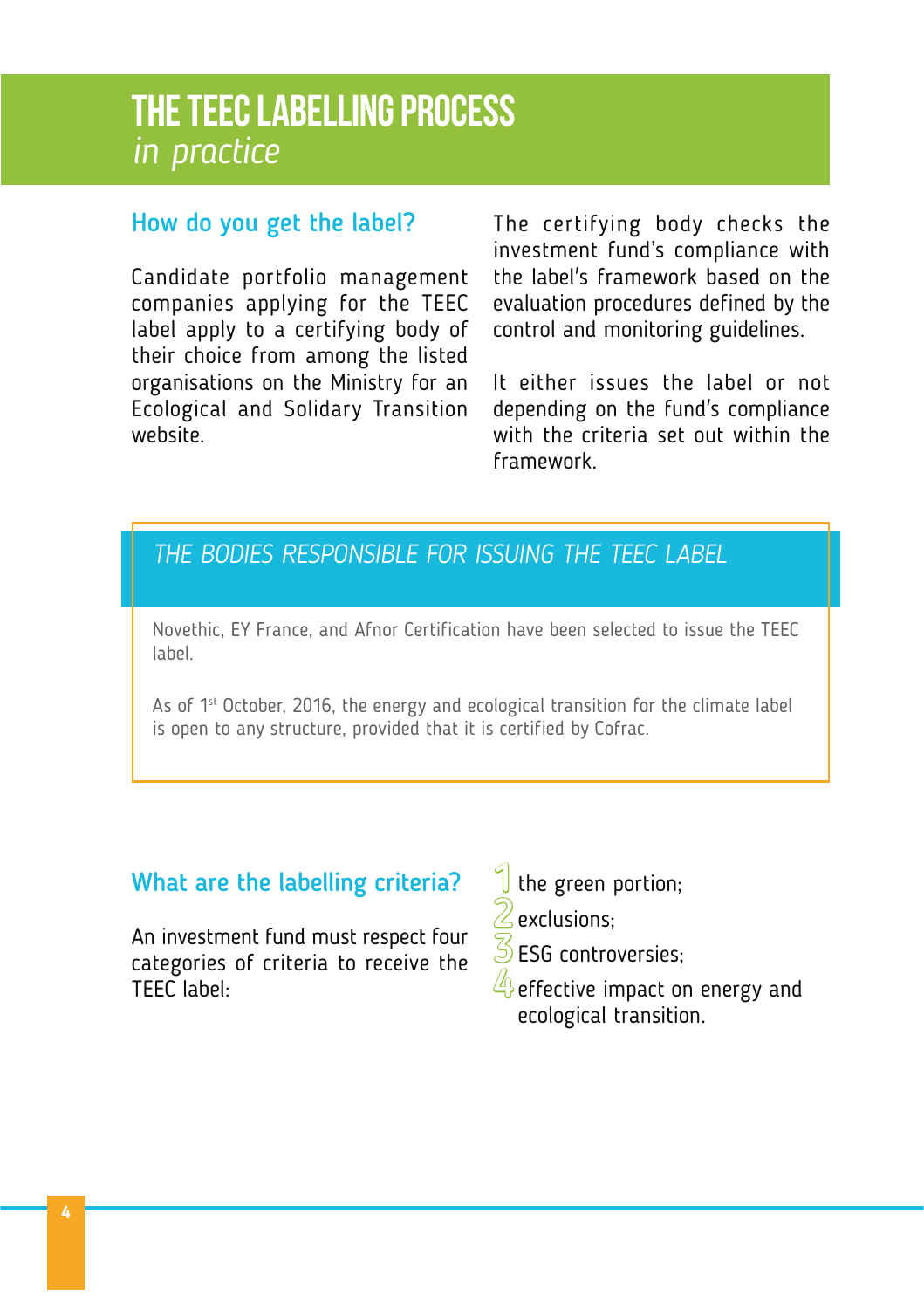# THE GREEN PORTION

#### A glossary of activities eligible for labelled funding \*

The label framework lists 8 categories of activities falling within the scope of energy and ecological transition and the fight against climate change ("eco-activities") that are eligible for funding from the candidate fund:

- **n** Energy;
- **n** Construction:
- **n** Circular economy;
- **n** Industry;
- **n** Clean transport;
- n Information and communication technology;
- **Agriculture and forestry;**
- **n** Adapting to climate change.

#### A majority share in the distribution of the candidate fund is reserved for these activities

The framework defines the rules for the fund's distribution among its various investment pockets, each of which is characterised by the strength of the green portion of the issuers they have invested in.

**<sup>\*</sup>** *This glossary is based on that of the Climate Bond Initiative (CBI), with some adjustments in order to reflect the opinions of the stakeholders who have been consulted and the positions of national public policies.* 

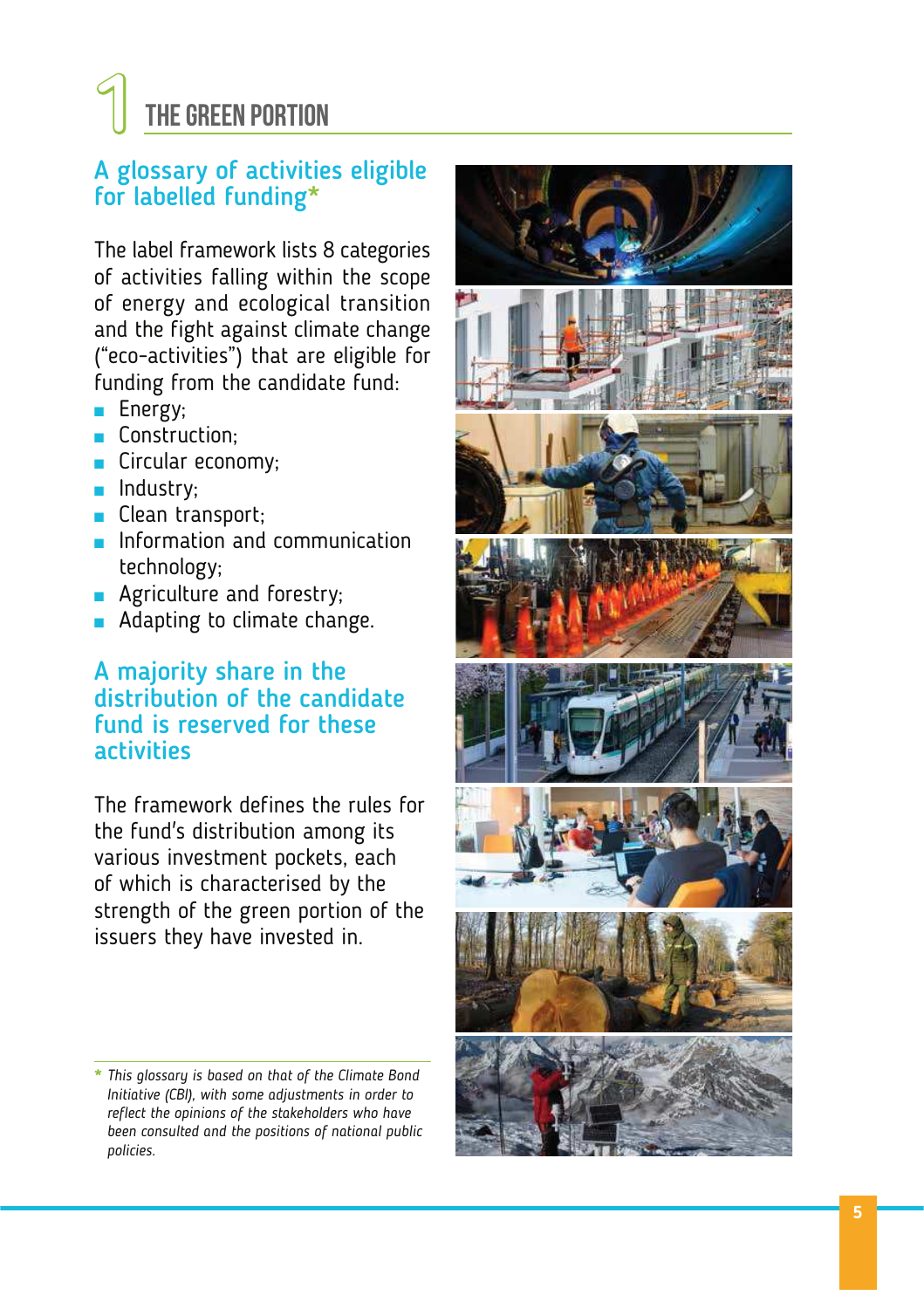#### **PORTFOLIO ALLOCATION THRESHOLDS BETWEEN VARIOUS INVESTMENT POCKETS**



#### **The I, II, and III categories of issuers are defined according to the weight of eco-activities in their turnover:**

- **n** Type I issuers: companies achieving over 50% of their turnover in eco-activities;
- **n** Type II issuers: companies achieving between 10% and 50% of their turnover in eco-activities;
- Type III issuers: companies achieving between 0% and 10% of their turnover in eco-activities;



In the context of the TEEC label, a green bond must meet the three following criteria:

- comply with the International Capital Market Association's (ICMA) Green Bond Principles (GBP);
- $\blacksquare$  finance projects that fall strictly within the TEEC label's glossary of activities;
- n do not finance excluded activities.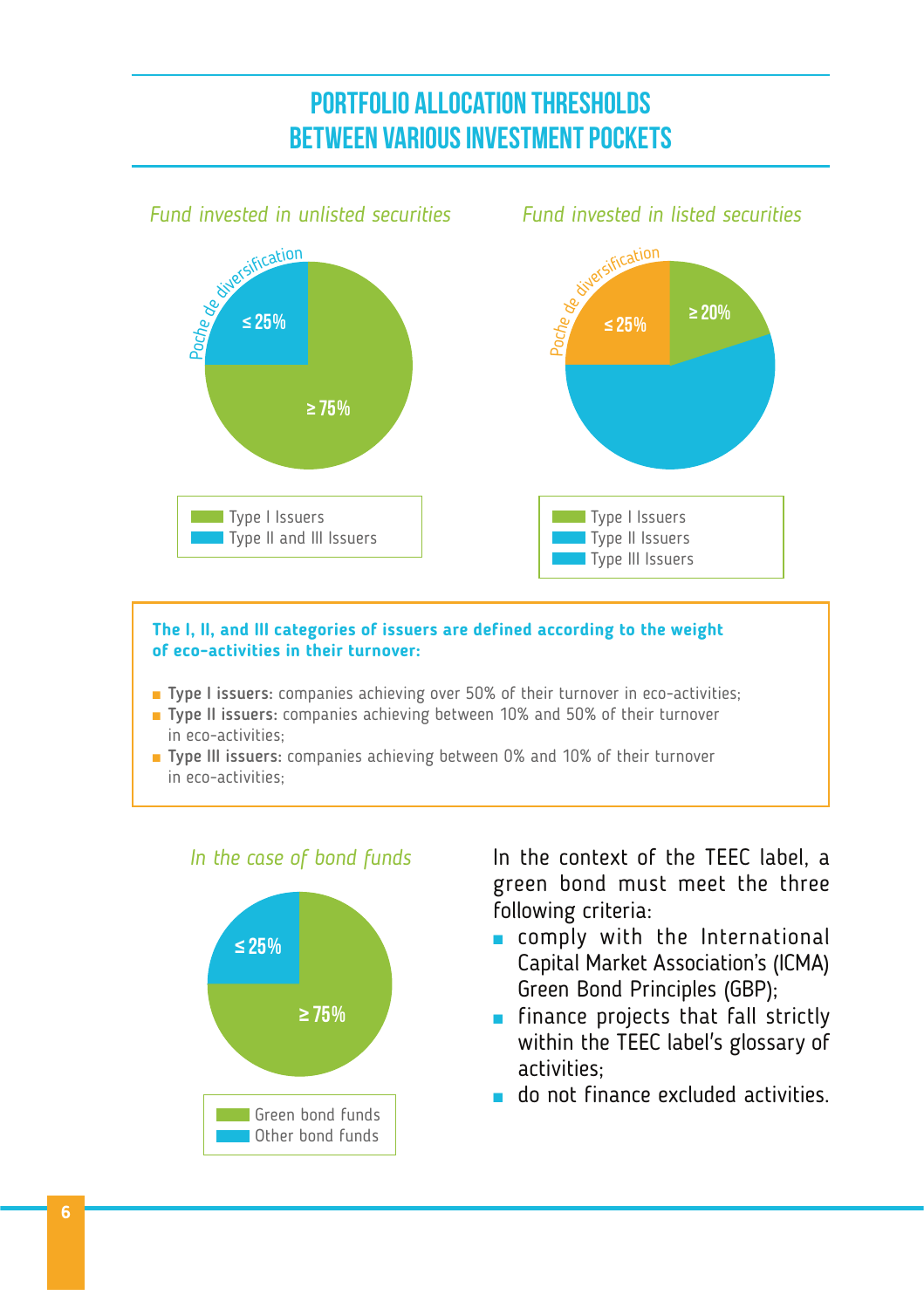

The TEEC label framework excludes certain economic activities that conflict with energy and ecological transition, or that are currently controversial, from the scope of potentially labelled investment funds. This means activities relating to:

- **n** exploration, production, and exploitation of fossil fuels;
- $n$  the whole of the nuclear industry.

#### Partial exclusions are also defined, these cover:

**n** companies distributing, transporting, and producing equipment and services resulting in 33% or more of their revenue coming

from customers in sectors that are strictly excluded as defined above; companies making 33% or more

of their revenue within one of the following areas of activity:

- waste storage sites or landfill sites that do not capture GHGs;
- incineration without energy recovery;
- energy efficiency for nonrenewable energy sources and energy savings related to optimising the extraction, transmission, and generation of electricity from fossil fuels;
- logging, unless managed sustainably, and peatland agriculture.

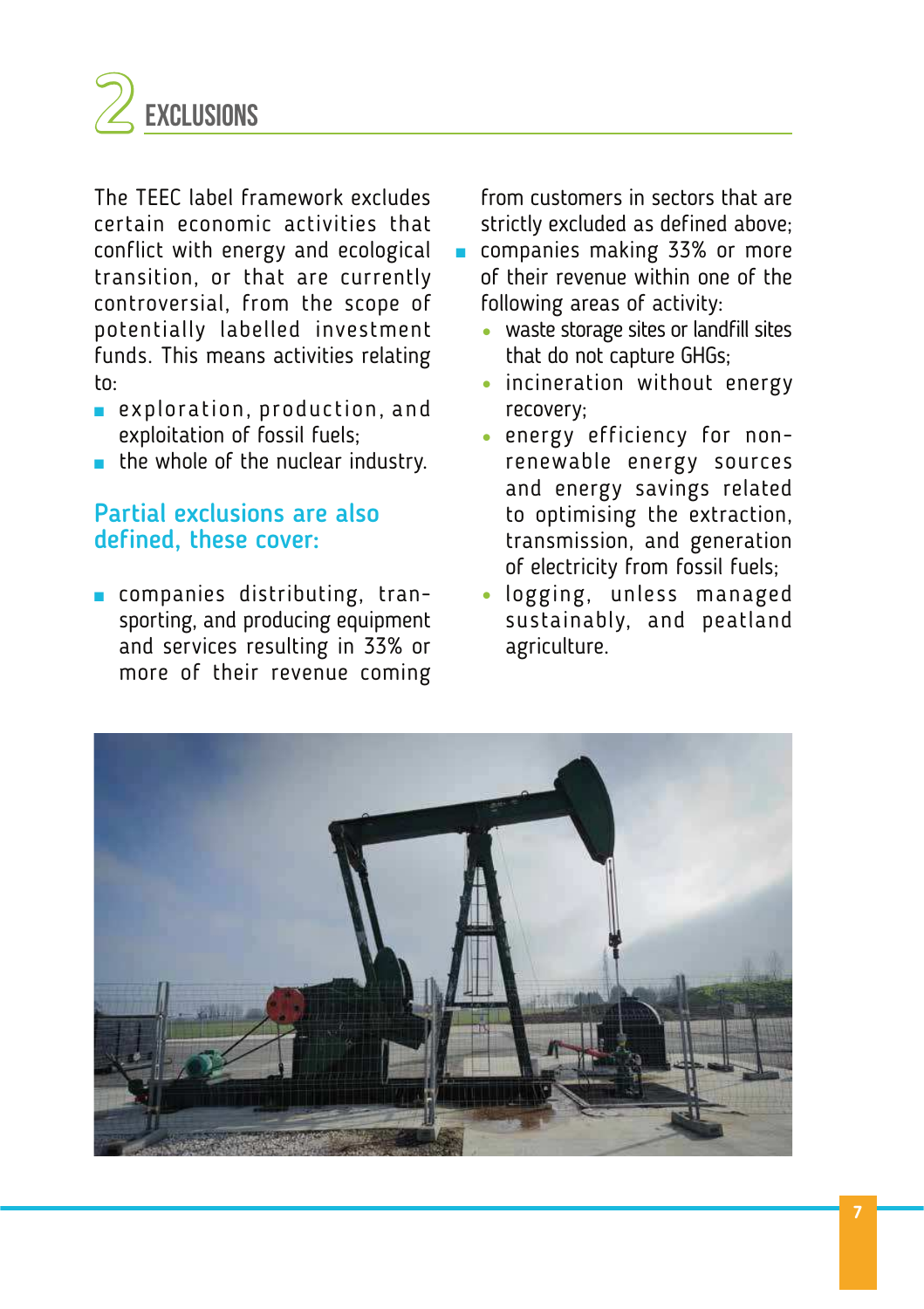## ESG CRITERIA IN PORTFOLIO CONSTRUCTION AND PORTFOLIO LIFE

Label candidate funds must actively monitor controversies in environmental (E), social (S), and governance (G) matters, and demonstrate their impact on the creation and life of the portfolio. They describe their monitoring and management processes for ESG controversies, and the corresponding means they have implemented. If necessary, they provide a list of companies that have been excluded due to recognised controversy, and the list of companies that are under-weighted in the portfolio due to ESG controversy.

Issuers breaching the Convention on the Prohibition of the Use, Stockpiling, Production and Transfer of Anti-Personnel Mines and on their Destruction (known as the Ottawa Treaty, 1997) and the Convention on Cluster Munitions (known as the Oslo Process, 2008) are excluded.

#### Commitment to transparency in financial management

Certain financial management practices are questionable due to transparency concerns:

- $\blacksquare$  the use of derivative financial instruments must be limited to techniques enabling the efficient management of the securities portfolio, and must not have the effect of significantly or permanently impairing the fund's investment policy;
- $n$  the fund calculates the turnover rate of its portfolio, defined as half of the sum of capital purchases and sales over the last 12 months/ average net assets over this period.

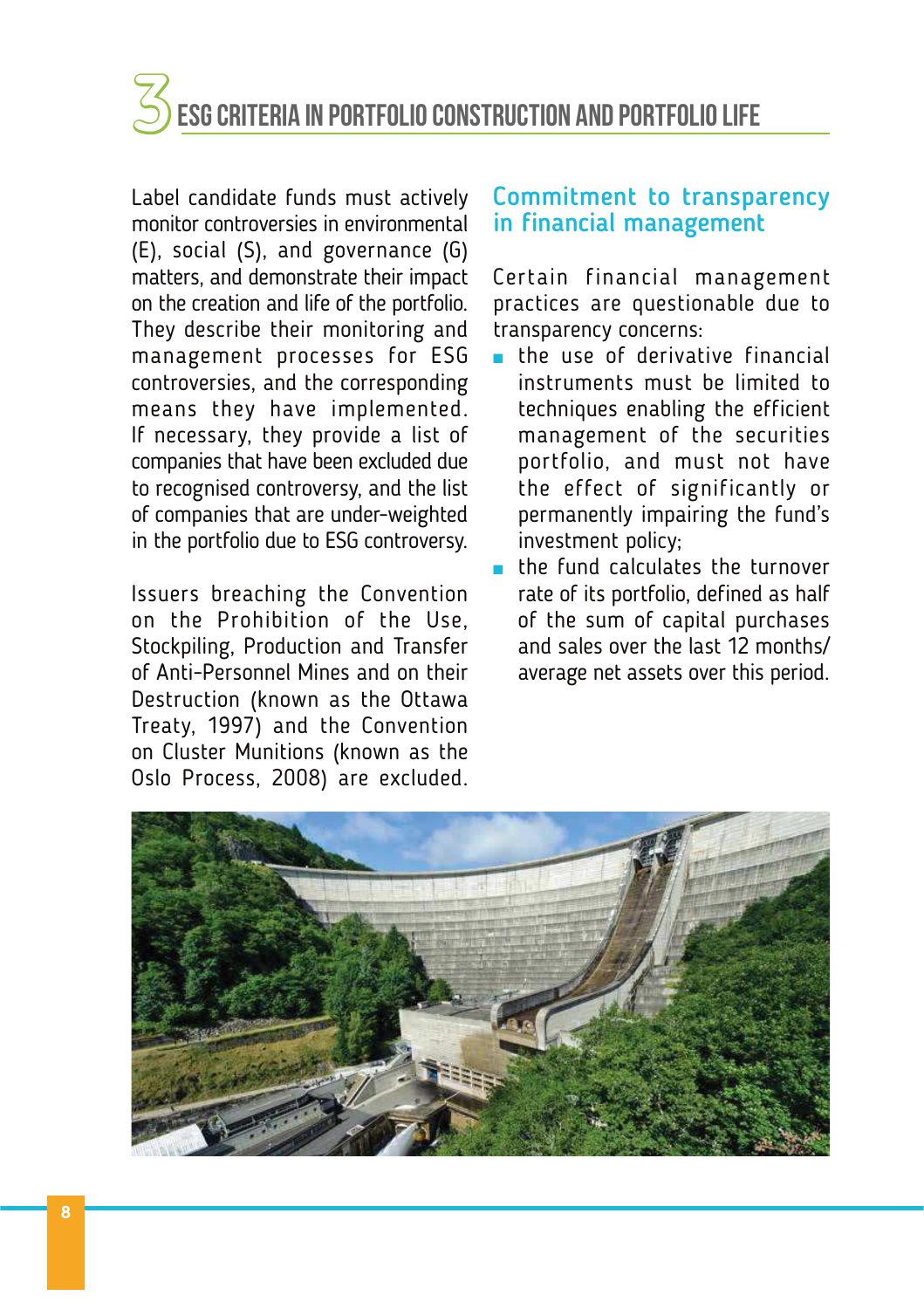## OSITIVE IMPACT ON ENERGY AND ECOLOGICAL TRANSITION

#### Measuring impact

The candidate fund must have implemented a mechanism to measure the effective contribution of its investments to energy and ecological transition.

It shall provide information on the organisational methods implemented for this purpose, particularly human resources, the impact evaluation method, and the impact indicators chosen.

If necessary, it shall provide insurance certificates or verification, by an external third party organisation, of the indicators produced and a comparison of the chosen indicators with possible benchmarks, if they exist.

#### Reporting

The fund measures the effective contribution of its investments to energy and ecological transition within at least one of the four following fields:

- $\blacksquare$  climate change;
- n water:
- natural resources:
- **n** biodiversity.

For funds being created, the fund indicates the environmental impact indicators it intends to implement and monitor in at least one of these four fields.

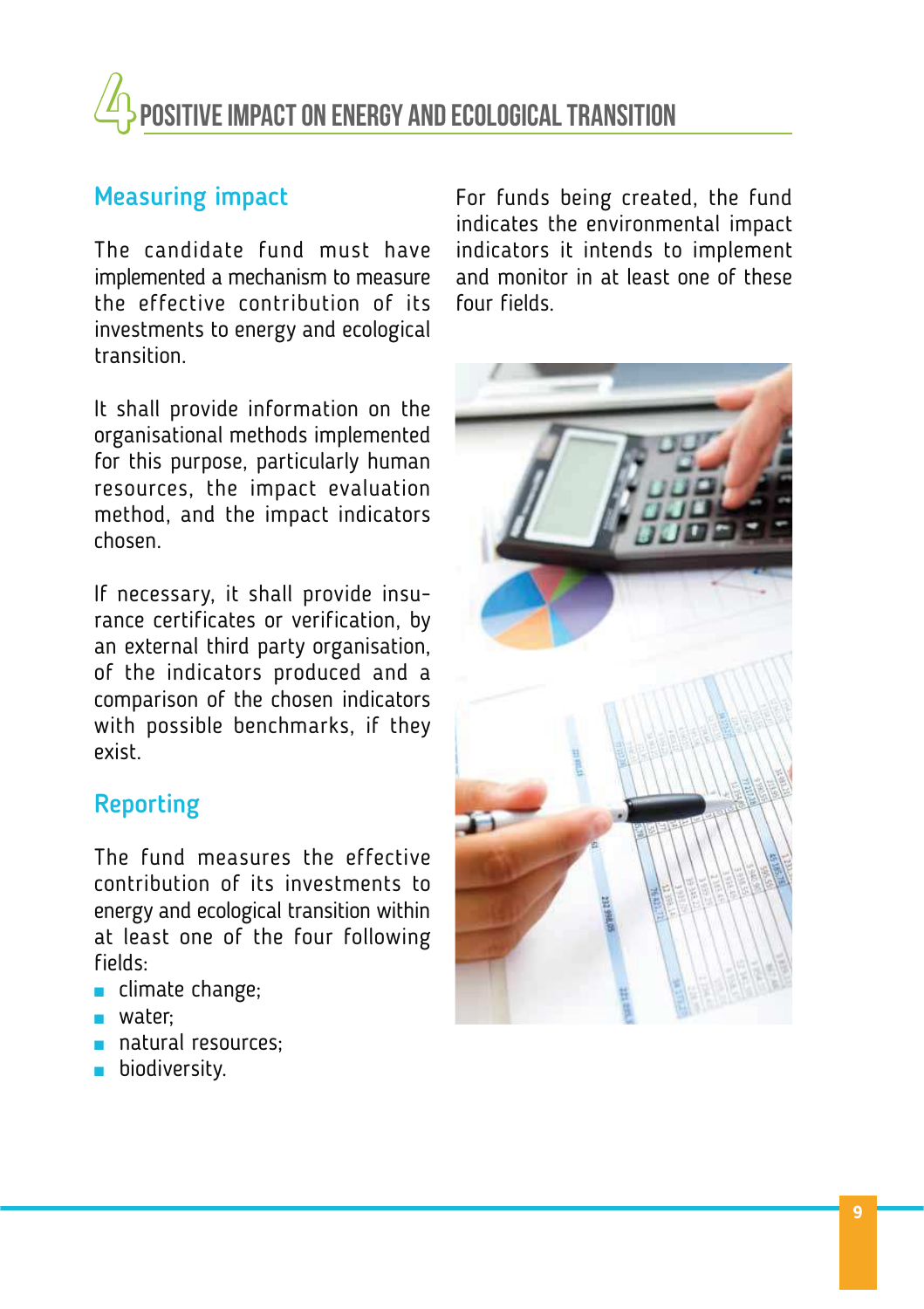### GOVERNANCE THAT IS ATTENTIVE *to market developments*

A TEEC label committee has been established to provide its opinion to the Environment Minister on the developments of the labelling process as well as on how the system will work It proposes changes to the label's framework and to the control and monitoring guidelines intended for certifying bodies.

Flexibility in TEEC label governance makes it possible to adapt to changes in economic conditions and market developments.

#### *THE TEEC LABEL COMMITTEE: 20 MEMBERS DIVIDED INTO 4 COLLEGES*

The label committee comprises:

- 5 State representatives, including the commissioner-general for sustainable development (commissaire général au développement durable) who chairs the committee;
- 5 representatives of the professional or non-professional investors and portfolio management companies;
- 5 civil society representatives;
- 5 individuals qualified in financial asset management or certification.

#### *AN EVOLVING FRAMEWORK*

Several major changes to the framework were made following the labelling committee's first meeting on 28th June, 2017. Among these are;

- extending the label to cover bank loans;
- redesigning the "circular economy" category, making it possible to specify the "products that were eco-designed" and "economy of functionality" subcategories;
- integrating the organic food industry with reference to European regulations on organic products and their labelling, and to organic products that are the subject of bilateral recognition with non-EU countries;
- removing the 75% threshold for investments in European companies for listed, and establishing a threshold defined as a "majority" for unlisted (over 50%).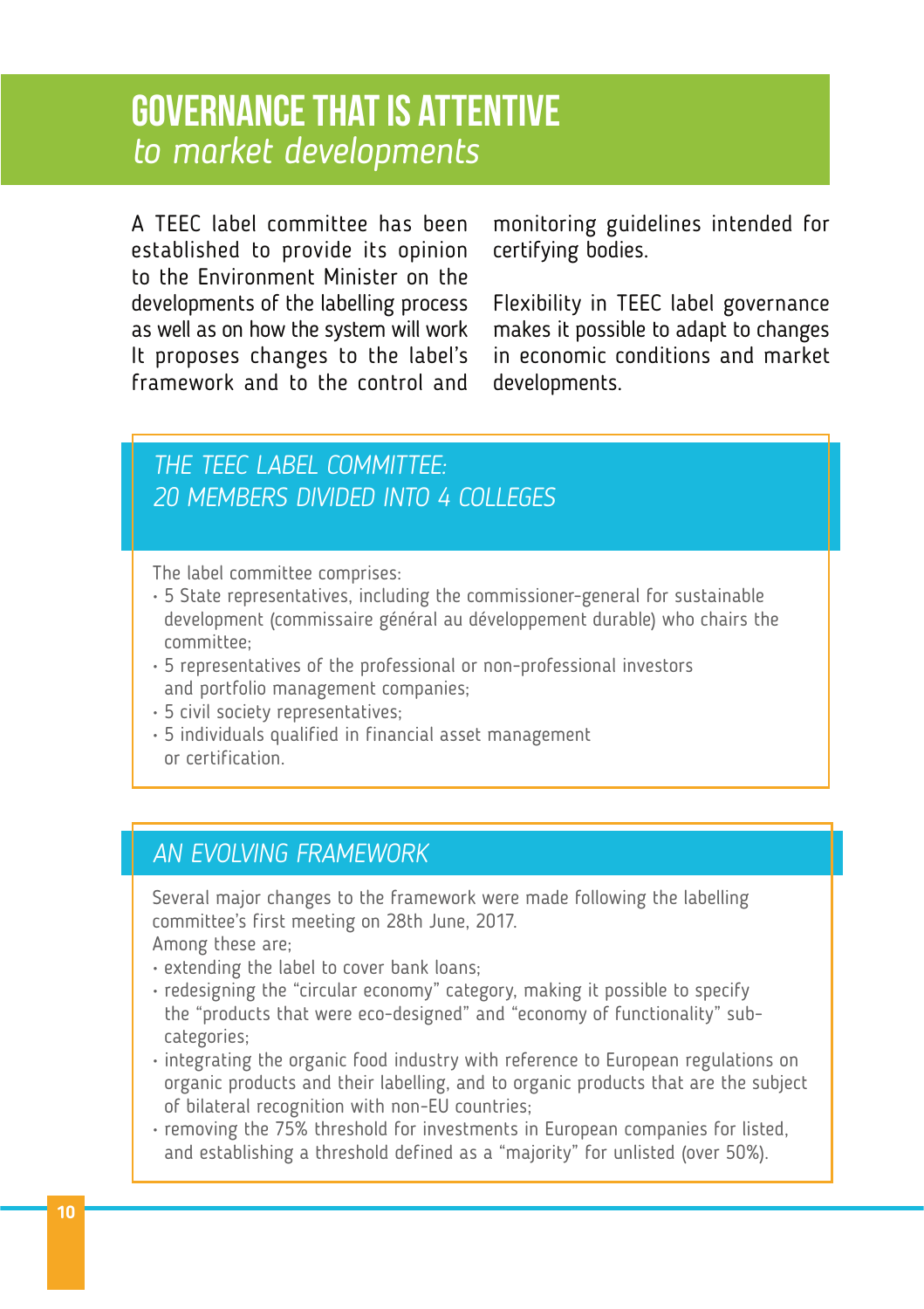## **15 INVESTMENT FUNDS**  *have already received the TEEC label*



- **n Axa WF Planet Fund,** presented by Axa Investment Managers.
- <sup>n</sup> **Crédit Mutuel-CIC Green Bonds,** presented by Crédit Mutuel-CIC Asset Management.
- **n** Demeter 4 infra, presented by the Demeter Partners management company.
- **Eiffel Energy Transition,** presented by the Eiffel Investment Group.
- **E** HGA Obligations Vertes, presented by the Humanis Gestion d'Actifs management company.
- **n Infragreen II,** presented by the RGreen Invest management company.
- **n Infragreen III,** presented by the RGreen Invest management company.
- **E** LBPAM Responsable Action Environnement, presented by La Banque Postale Asset Management.
- **n** Mirova Eurofideme 3, presented by the Mirova management company.
- **n** Mirova Europe Environmental Equity Fund, presented by the Mirova management company.
- **n** Mirova Green Bond Global, presented by the Mirova management company.
- **n Omnès Capital Capenergie 3, presented by Omnès Capital.**
- **Predirec EnR 2030, presented by the Acofi Gestion management** company.
- **Exercise Sycomore Eco Solution,** presented by the Sycomore management company.
- <sup>n</sup> **Transition énergétique France,** presented by Acofi Gestion.

The current list of TEEC labelled funds is available on the Ministry for an Ecological and Solidary Transition website.